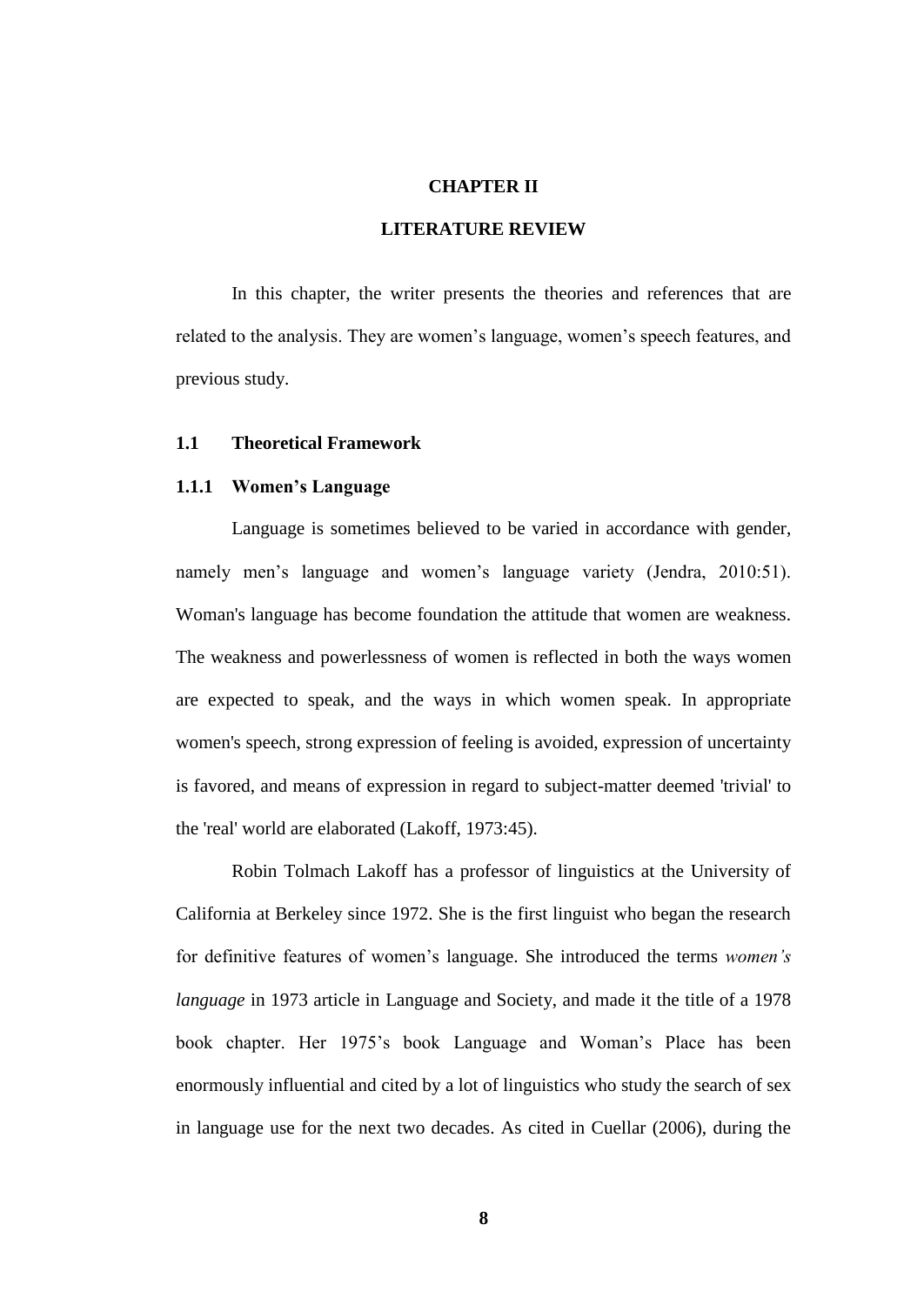last three decades, Lakoff's ideas have been appraised, discussed, disputed, accepted and/or rejected.

According to Cuellar (2006), Robin Lakoff's seminal book *Language and Women's Place* (1975) opened a new strand in linguistic studies when she called the attention to a traditionally forgotten issue: the differences in language used by men and women. Lakoff's work was portrayed a clear situation of inequality in society and how it was reinforced by the use of language by men and women. Moreover, Lakoff underlines that linguistic features typical of women's language are general tendencies and correspond to spoken, not written language.

Lakoff's writing has become the basis for many researchers who conduct the research about women's language as subject. She published ten basic assumptions about what she felt as special women's language in 1975.

#### **1.1.2 Women's Speech Features**

Lakoff suggested that a distinct group of feature-lexical, syntactic, and pragmatic-distinguish the speech of women by using introspection and linguistic intuition as her method. Below are the types of women's speech features based on Lakoff's theory as cited in several sources.

#### **1. Lexical Hedges Fillers**

Lakoff decided hedging as one of characteristic of women's speech features. She refers to the frequent use of such as *well, you see, sorta/sort of, like, you know, kinda/kind of, like, I guess, I think,* and *it seems like*. Holmes (1992:317) said that some researchers reported that women used up to three times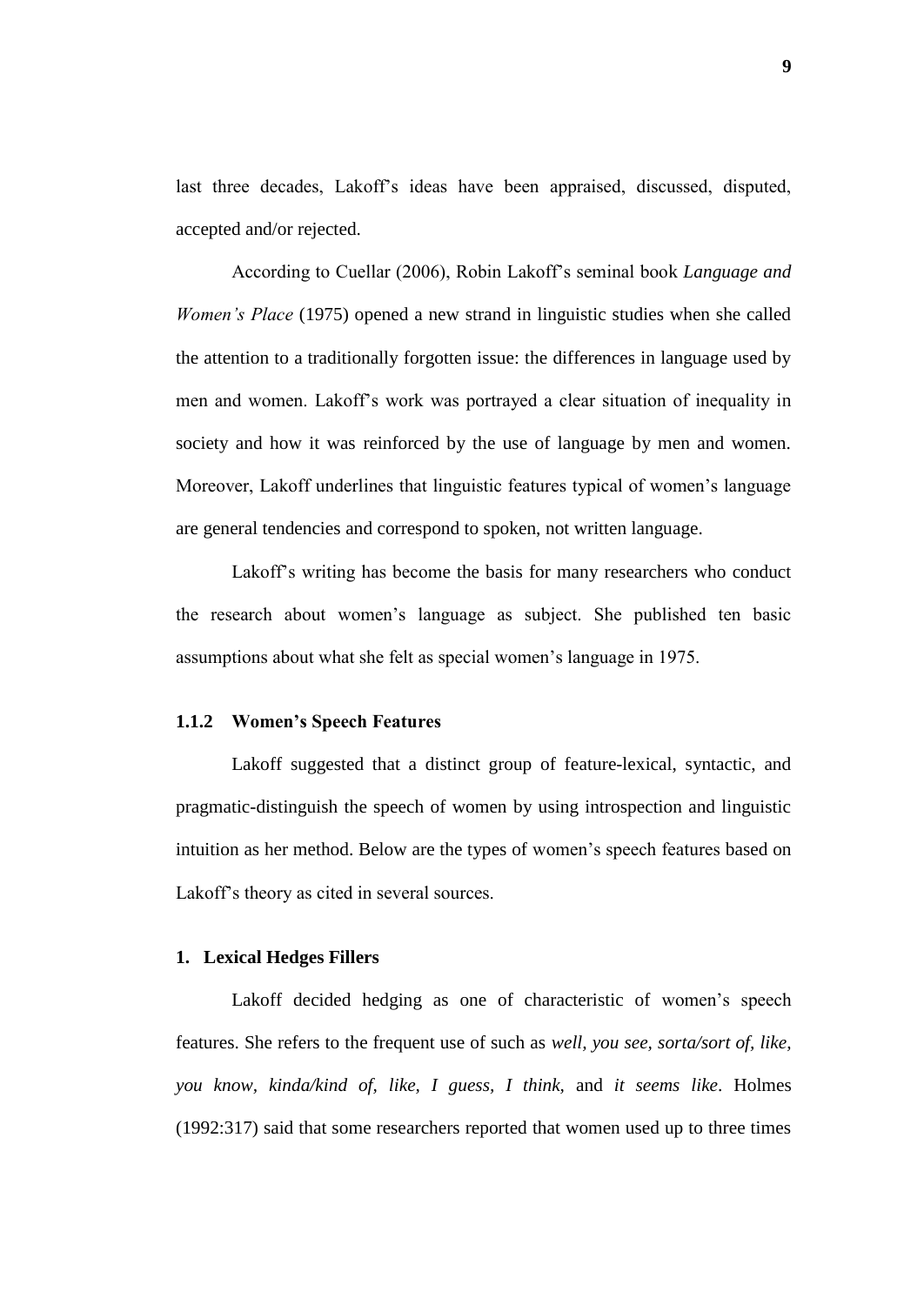as many hedges as men, while in others there were no differences between the sexes. For example:

*Its" sort of a good film*

Lakoff (cited in Holmes, 1992:316) claimed that hedging devices explicitly signal lack of confidence. So, she claimed women use hedging devices to express uncertainty, and they use intensifying devices to persuade their addressee to take them seriously.

Fishman (cited in Cameron, 1990:237), also deals with 'you know' in her own analysis in 1979. In her research, the women used 'you know' five times more often than men. Fishman found that 'you know' were almost appear in all places where the women were unsuccessfully attempting to pursue topics

Fishman (cited in Cameron, 1990:238) '*you know"* shows conversational trouble, but it is usually become an attempt to solve the trouble as well. *"You know"* is a way to get attention or a way to check with one's interactional partner to see if they are listening, following and attending to the one's remark. When people consider *"you know"* interactively, it is not surprising to find that its use to concentrated in long turns at talk, where the speaker is unsuccessfully attempting to carry on a conversation. Besides, Fishman (cited in Cameron, 1990:239) argued that *"you know"* seems to be an explicit to respond when it occurs immediately before or after pauses in the women's speech.

## **2. Tag Question**

The tag question is a syntactic device listed by Lakoff which may express uncertainty (Holmes, 1992:318). We find that syntactically too women's speech is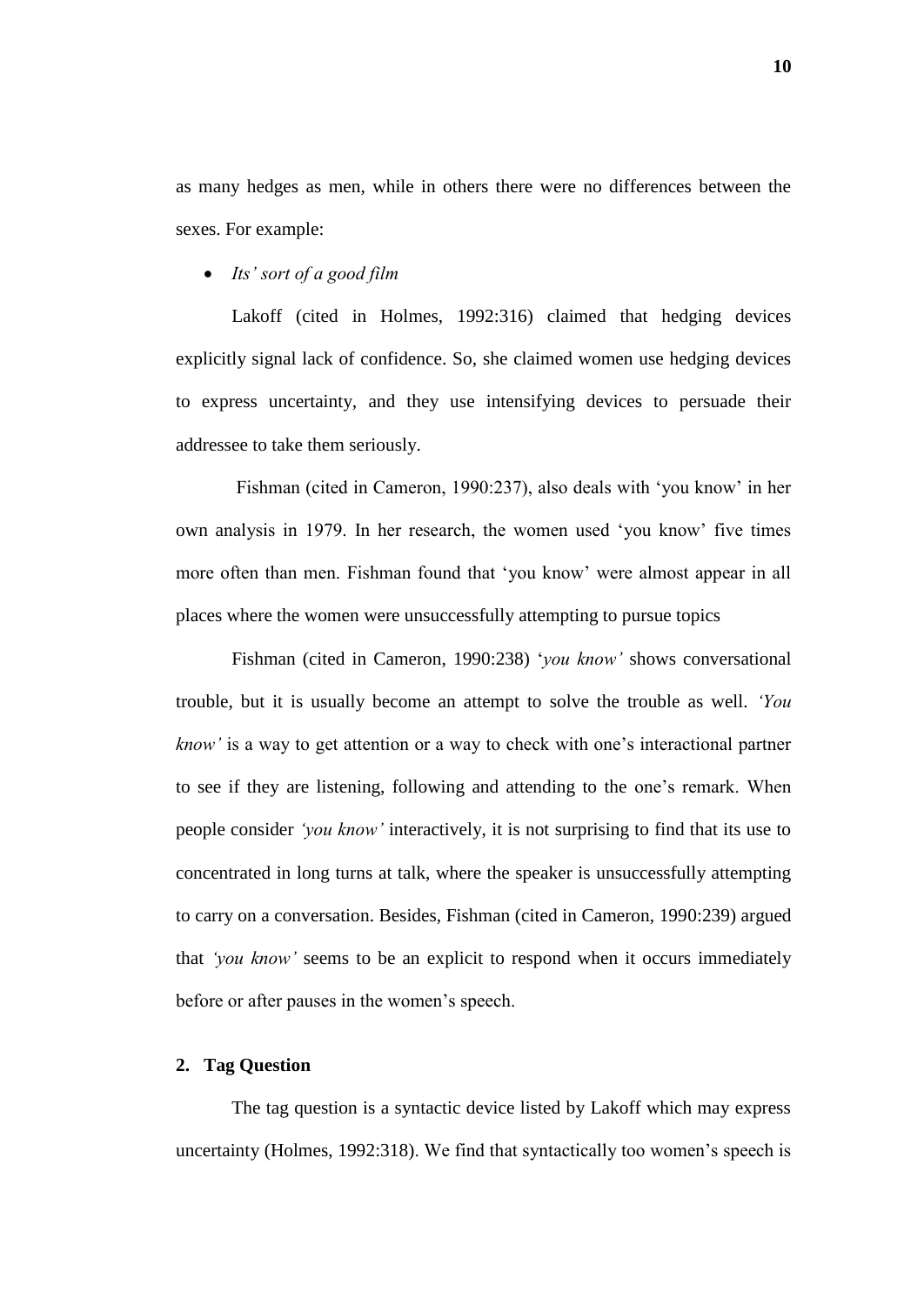peculiar. There is no syntactic rule in English that only women may use. But there is at least one rule that a woman will use in more conversational situations than a man. This is the rule of tag question formation (Lakoff, 1973:53).

Lakoff (1973:54) said that a tag, in its usage as well as its syntactic shape (in English) is midway between an outright statement and a yes-no question: it is less assertive than the former, but more confident than the latter. Therefore it is usable under certain contextual situations: not those in which a statement would be appropriate, nor those in which a yes-no question is generally used, but in situations intermediate between these.

Someone makes a statement when she/he has confidence in her/his knowledge and sure that her/his statement will be believed. Someone asks a question when she/he lacks knowledge on some point, and has reason to believe that this gap can and will be remedied by an answer by the addressee. A tag question, being intermediate between these, is used when the speaker is stating a claim, but lacks full confidence in the truth of the claim. For example if she says:

*"Is John here?"*

Woman will probably not be surprised if her respondent answer 'no', but if she says:

# *"John is here, isn"t he?"*

Based on that question, instead, one of the chances that she is already biased in favor of positive answer, wanting only confirmation by the addressee. She still want a response from her addressee, as she do with a yes-no question; but she has enough knowledge to predict that response, much as with a declarative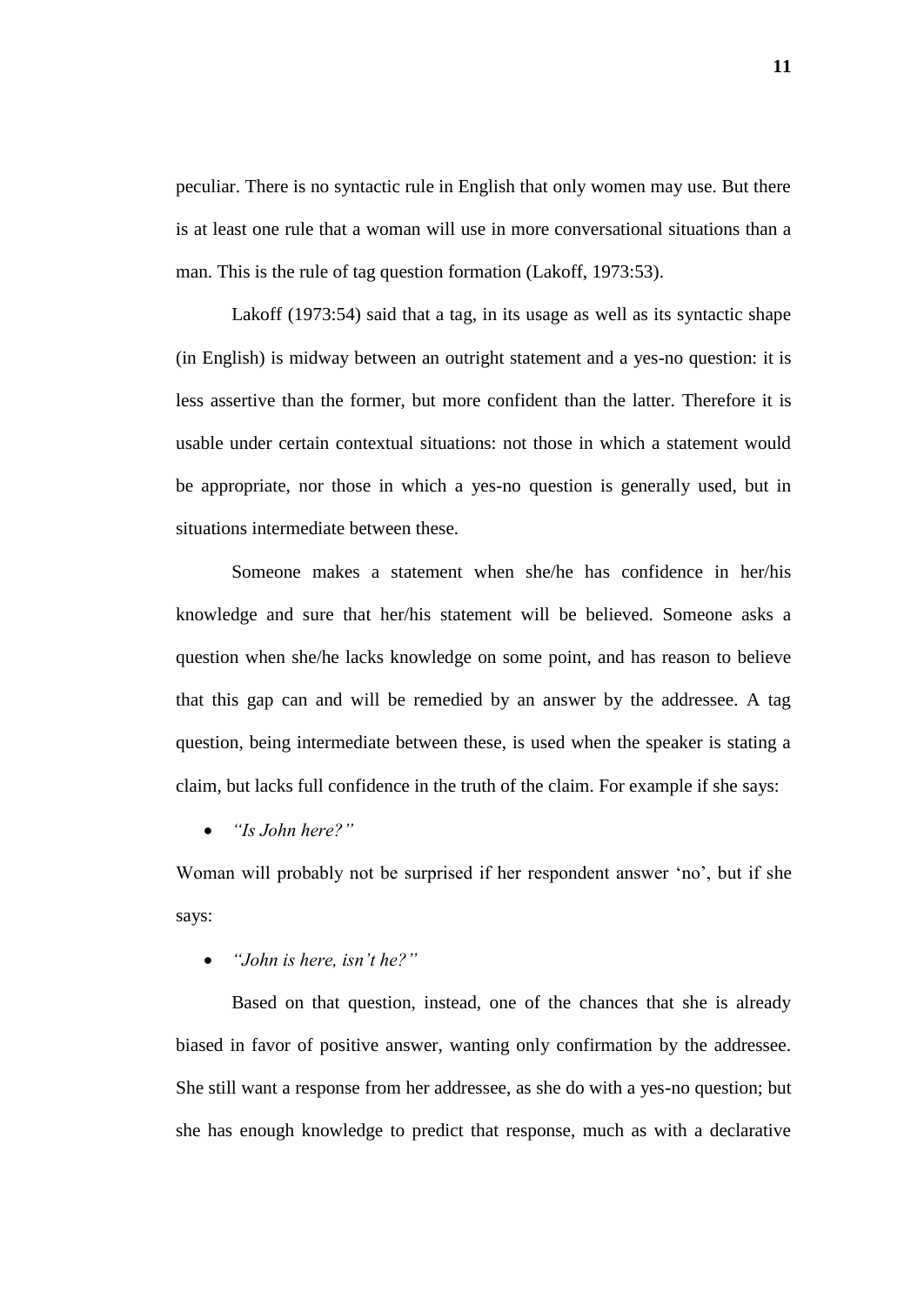statement. A tag question, then, might be thought of as a declarative statement without assumption that the statement is to be believed by the addressee leeway, not forcing the addressee to go along with the views of the speaker.

There are situations in which tag is legitimate, in fact the only legitimate sentence-form (Lakoff, 1973:54). For example, if the speaker has seen something only indistinctly, and has reason to believe her addressee had a better view, she can say:

*"I had my glasses off. He was out at third, wasn"t he?"*

Sometimes we find a tag question used in cases where the speaker knows as well as the addressee what the answer must be, and does not need confirmation. One such situation is when the speaker is making 'small talk', trying to elicit conversation from the addressee: *"Sure is hot here, isn"t it?"*. In discussing personal feelings or opinions, only the speaker normally has any way of knowing the correct answer. Strictly speaking, questioning one's own opinions is futile.

### **3. Rising Intonation on Declaratives**

Related to this special use of a syntactic rule is a widespread difference perceptible in women's intonational-patterns. Lakoff (1973:55) said that there is a peculiar sentence intonation-pattern found in English only among women, which has the form of a declarative answer to a question, and is used as such, but has the rising inflection typical of a yes-no question, as well as being especially hesitant. The effect is as though one were seeking confirmation, though at the same time the speaker may be the only one who has the requisite information.

*A. When will dinner be ready?*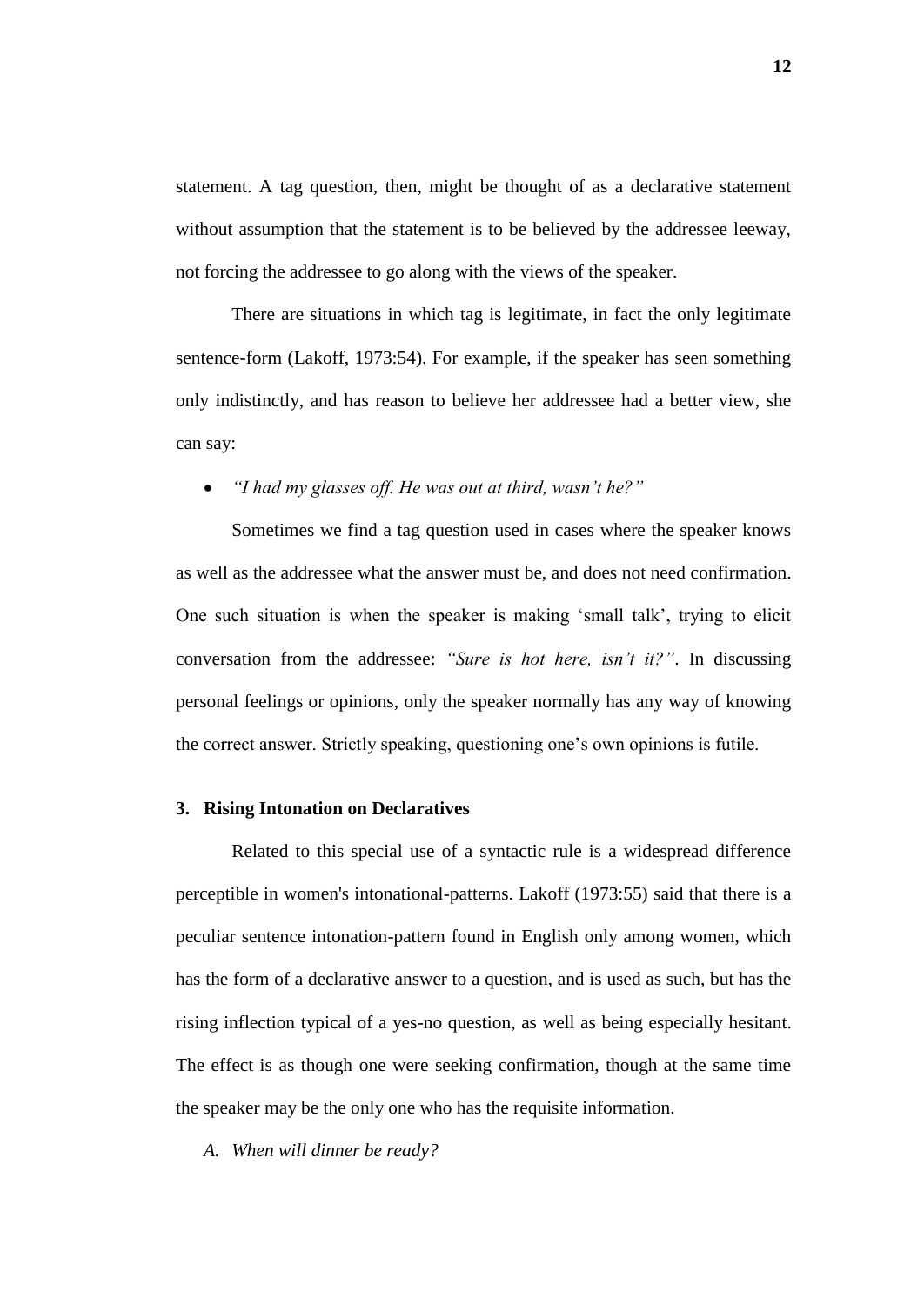#### *B. Oh... around six o'clock...?*

It is as though (B) were saying, 'Six o'clock, if that's OK with you, if you agree'. Example (A) is put in the position of having to provide confirmation, and (B) sounds unsure. Here we find unwillingness to assert an opinion carried to an extreme. One likely consequence is that these sorts of speech-patterns are taken to reflect something real about character and play a part in not taking a woman seriously or trusting her with any real responsibilities, since 'she cannot make up her mind', and 'is not sure of herself'. Here again we see that people form judgments about other people on the basis of superficial linguistic behavior that may have nothing to do with inner character, but has been imposed upon the speaker, on pain of worse punishment than not being taken seriously.

Lakoff (1973:56) said that such features are probably part of the general fact that women's speech sounds much more 'polite' than men's. One aspect of politeness is as we have just describing: leaving a decision open, not imposing your mind, or views, or claims, on anyone else.

#### **4. Empty Adjectives**

Similar sorts of disparities exist elsewhere in the vocabulary. There is, for instance, a group of adjectives which have, besides their specific and literal meanings, another use, that of indicating the speaker's approbation or admiration for something. Some of these adjectives are neutral as to sex of speaker: either men or women may use them. But another set seems, in its figurative use, to be largely confined to women's speech. This kind of adjectives called 'empty'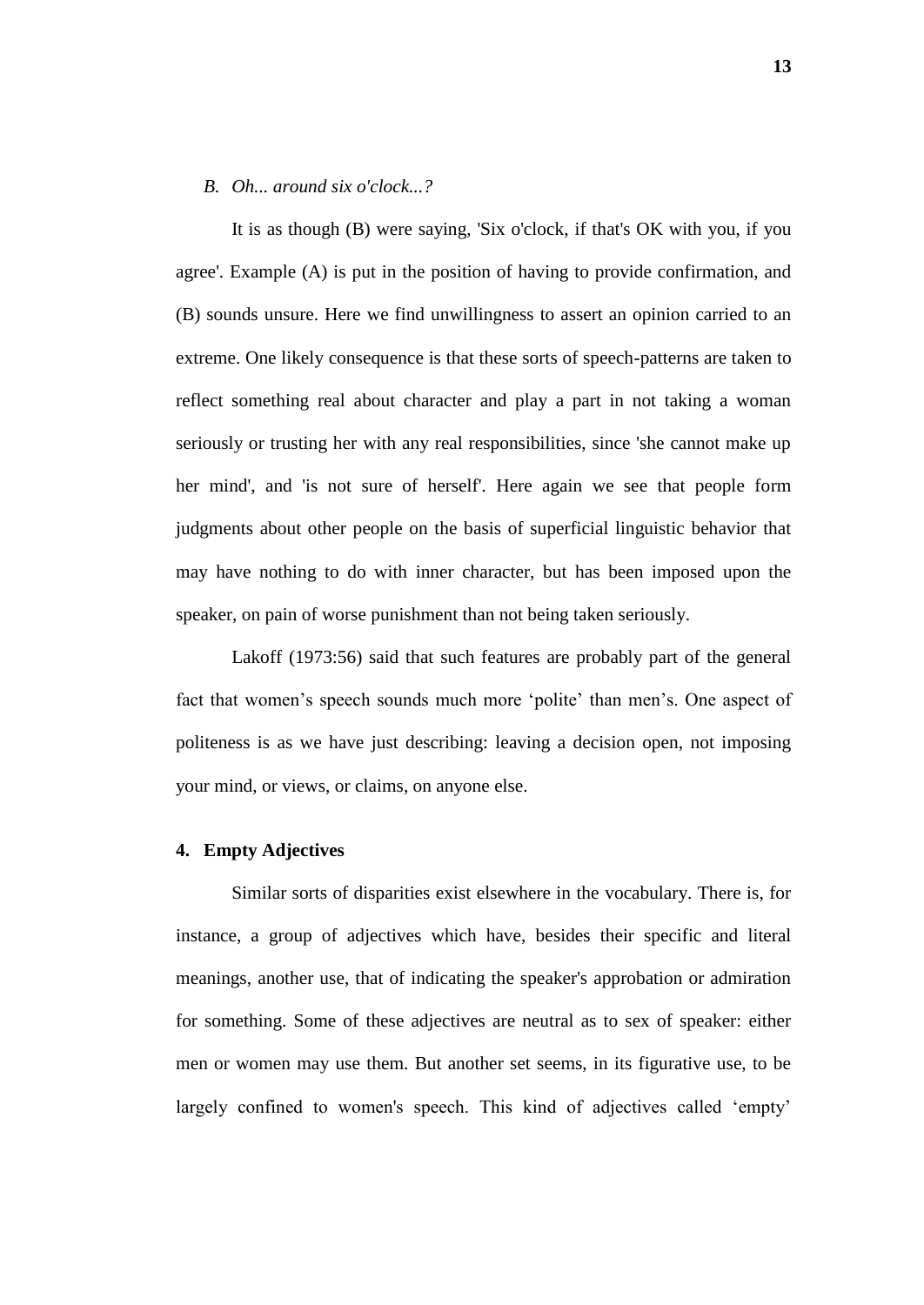adjectives, which means that those only convey an emotional reaction rather than specific information. Representative lists of both types are below:

| Neutral  | <b>Women Only</b> |
|----------|-------------------|
| great    | adorable          |
| terrific | charming          |
| cool     | sweet             |
| neat     | lovely            |
|          | divine            |

In Lakoff's opinion (cited in Cameron, 1990:226-227), if a man uses the women's adjectives, it will damage his reputation. On the other hand, a woman may freely use the neutral words. However, a woman's use of 'women's words' is without risks. Where a woman has a choice between the neutral words and the women's words, as man has not, she may be suggesting very different things about her own personality and her view of the subject matter by her choice of words of the neutral words or words of the women's words. Look at these two sentences:

- *(a) What a terrific idea!*
- *(b) What a divine idea!*

Sentence (a) might be used under any appropriate conditions by a female speaker, but (b) is more restricted. Probably it is used appropriately only in case the speaker feels the idea referred to be essentially unimportant to the world at large - only an amusement for the speaker herself. In other words, the use of neutral word is more appropriate for formal situations, while the use of women's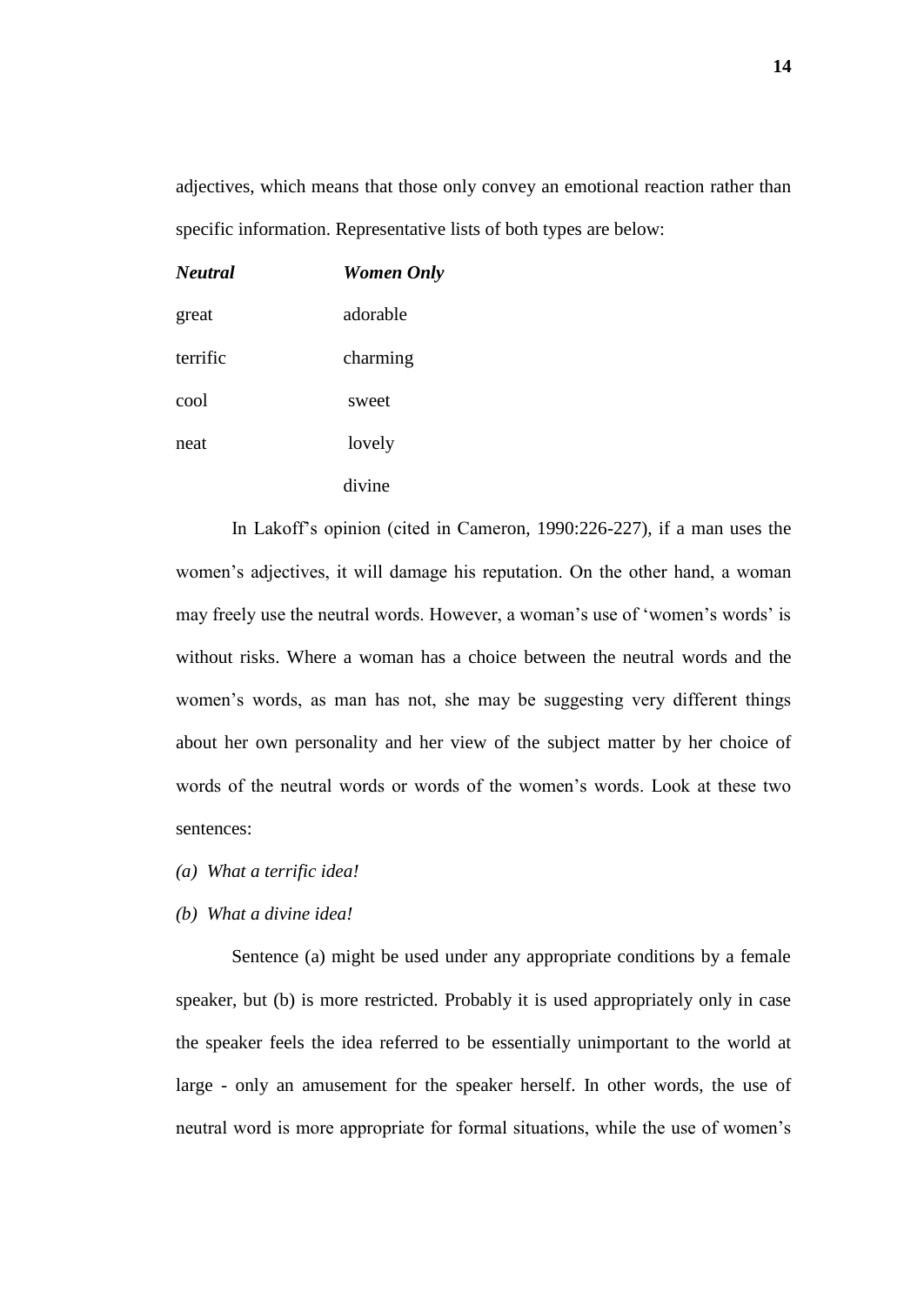words is only used in non-formal situations. Therefore, the choice of words for women is not really free: words restricted to women's language suggest that concepts to which they are applied are not relevant to the real world of male influence and power.

Lakoff (1973:53), said that these words aren't, basically 'feminine', rather, they signal 'uninvolved', or 'out of power'. Any group in a society to which these labels are applicable may presumably use these words; they are often considered 'feminine', 'unmasculine', because women are the 'uninvolved', 'out of power'.

### **5. Precise Color Terms**

'Women's language' shows up in all levels of the grammar of English. We find differences in the choice and frequency of lexical items; in the situations in which certain syntactic rules are performed; in intonational and other supersegmental patterns. As an example of lexical differences, imagine a man and a woman both looking at the same wall, painted a pinkish shade of purple. The woman may say (2):

*"The wall is mauve"*

Lakoff (cited in Wardhaugh, 2006:318), claims that women use color words like *mauve, beige, aquamarine, lavender, and magentabut* most men do not. Fine discrimination of color is relevant for women, but not for men. Men find such discussion amusing because they consider such a question trivial, irrelevant to the real world.

Women are not expected to make decisions on important matters, like what kind of job to hold they are relegated the non-crucial decisions as a sop.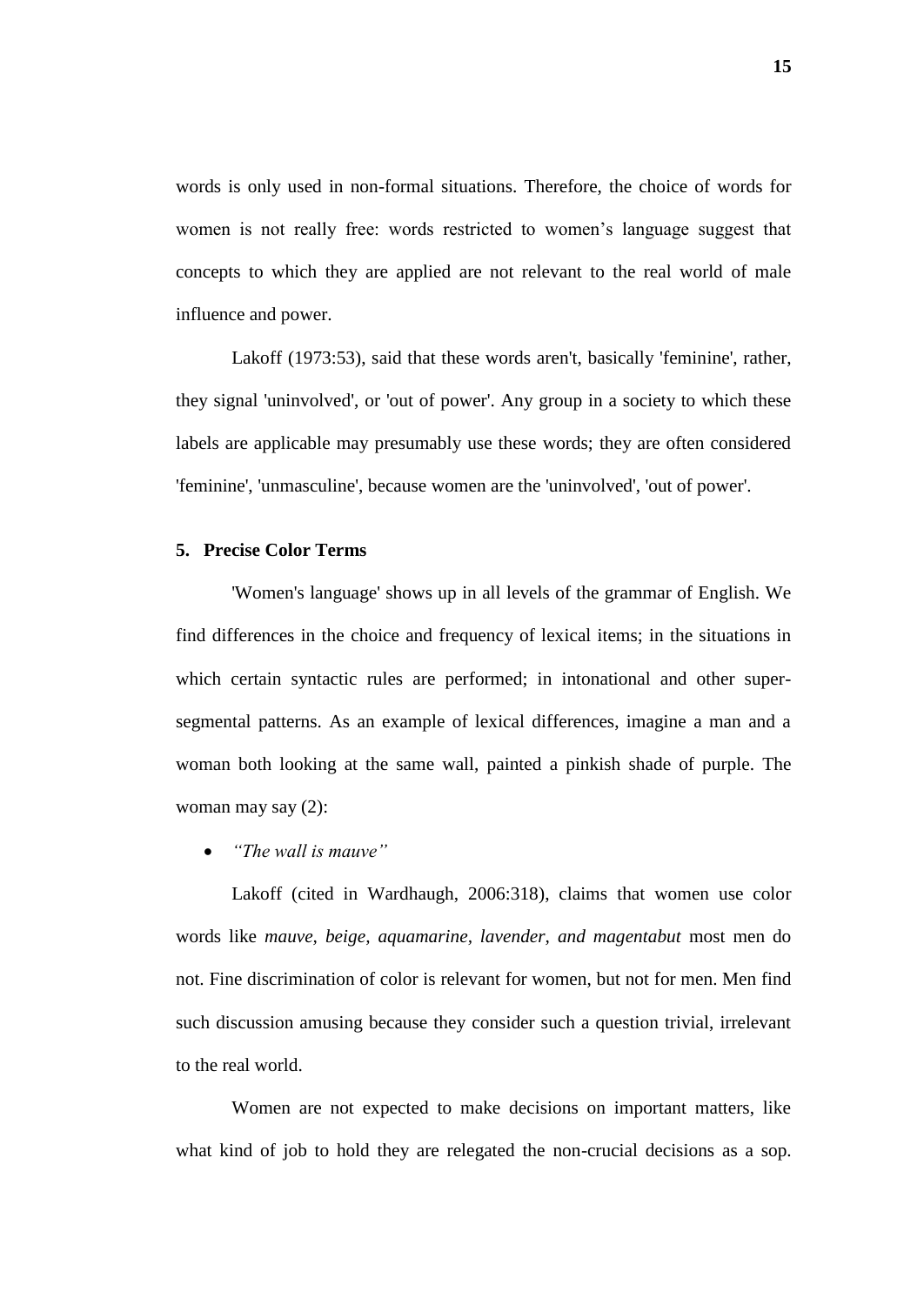Deciding whether to name a color 'lavender' or 'mauve' is one such sop. This lexical disparity reflects a social inequity in the position of women. If we want to change this opinion, we should give women the opportunity to participate in the real decisions of life (Lakoff, cited in Cameron, 1990:224).

#### **6. Intensifier**

Intensifiers such; *so, just, very,* and *quite* seem more characteristic of women's language than of men's, though it is found in the latter, particularly in the speech of male academics. Consider, for instance, the following sentences:

- *(a) I feel so unhappy!*
- *(b) That movie made me so sick!*

Men seem to have the least difficulty using this construction when the sentence is unemotional or non subjective-without reference to the speaker himself:

- *(c) That sunset is so beautiful!*
- *(d) Fred is so dumb!*

Substituting an equative like so for absolute superlatives (like very, really, utterly) seems to be a way of backing out of committing oneself strongly to an opinion, rather like tag questions. One might hedge in this way with perfect right in making esthetic judgments (as in (c)) or intellectual judgments (as in (d)). To hedge in this situation is to seek to avoid making any strong statement: a characteristic, as we have noted already and shall note further, of women's speech.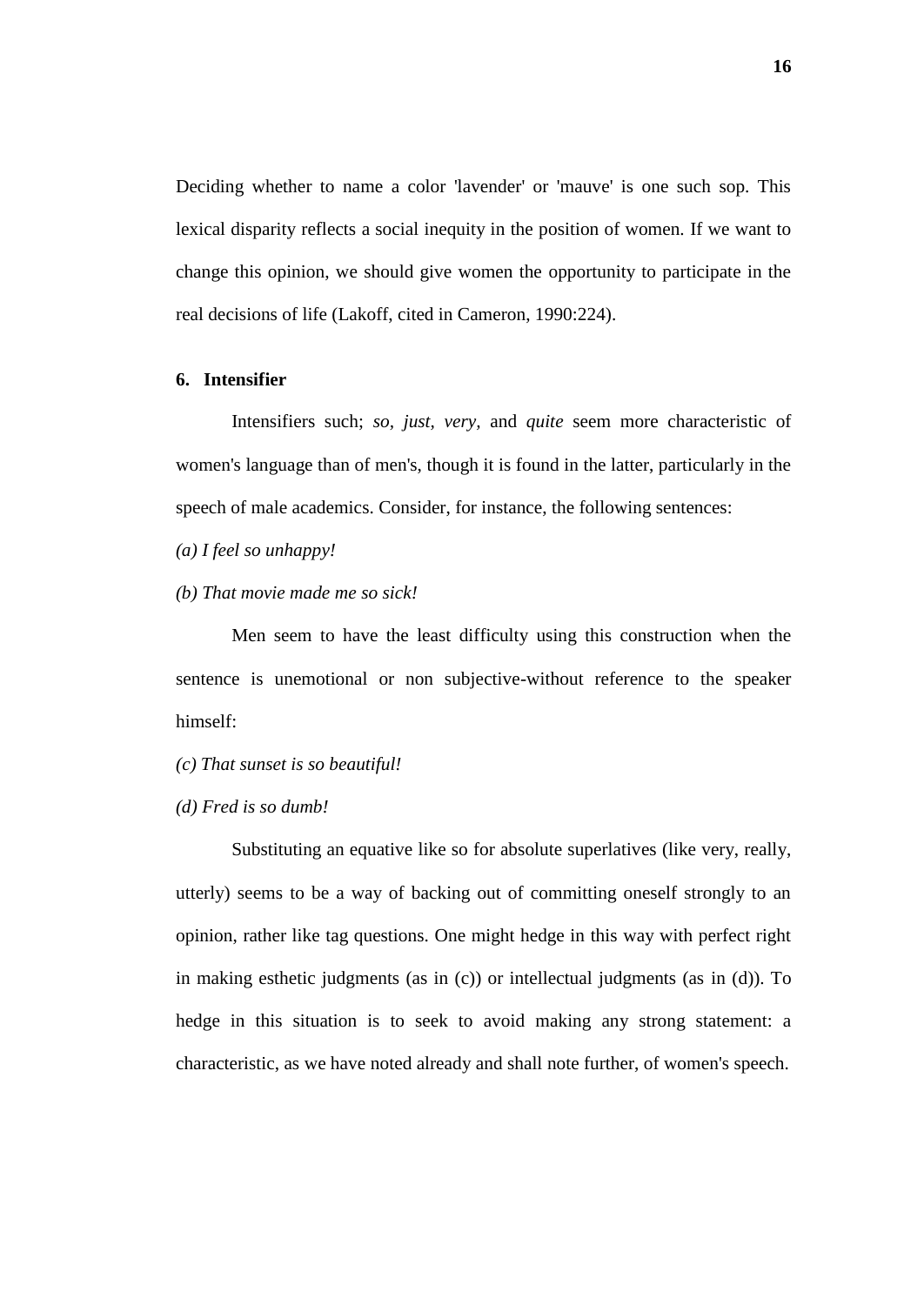#### **7. Hypercorrect Grammar**

Lakoff (cited in Holmes, 1992:314), stated that hypercorrect grammar is the consistent use of standard verb forms. Lakoff said that hypercorrect grammar involves an avoidance of terms considered vulgar or coarse, such as 'ain't', and the use of precise pronunciation, such as sounding the final'g' in words such as 'going' instead of the more casual 'goin'.

#### **8. Superpolite Forms**

A request may be in the same sense a polite command, in that it does not overtly require obedience, but rather suggests something be done as a favor to the speaker. An overt order (as in an imperative) expresses the (often-impolite) assumption of the speaker's superior position to the addressee, carrying with it the right to enforce compliance, whereas with a request the decision on the face of it is left up to the addressee. The same is true of suggestions. Here, the implication is not that the addressee is in danger if he does not comply, merely that he will be glad if he does. Once again, the decision is up to the addressee, and a suggestion therefore is politer than an order.

The more particles in a sentence that reinforce the notion that it is a request rather than an order, the politer the result. Look at the sentences below:

- *a) Close the door*
- *b) Please close the door*
- *c) Will you close the door?*
- *d) Will you please close the door?*
- *e) Won"t you close the door?*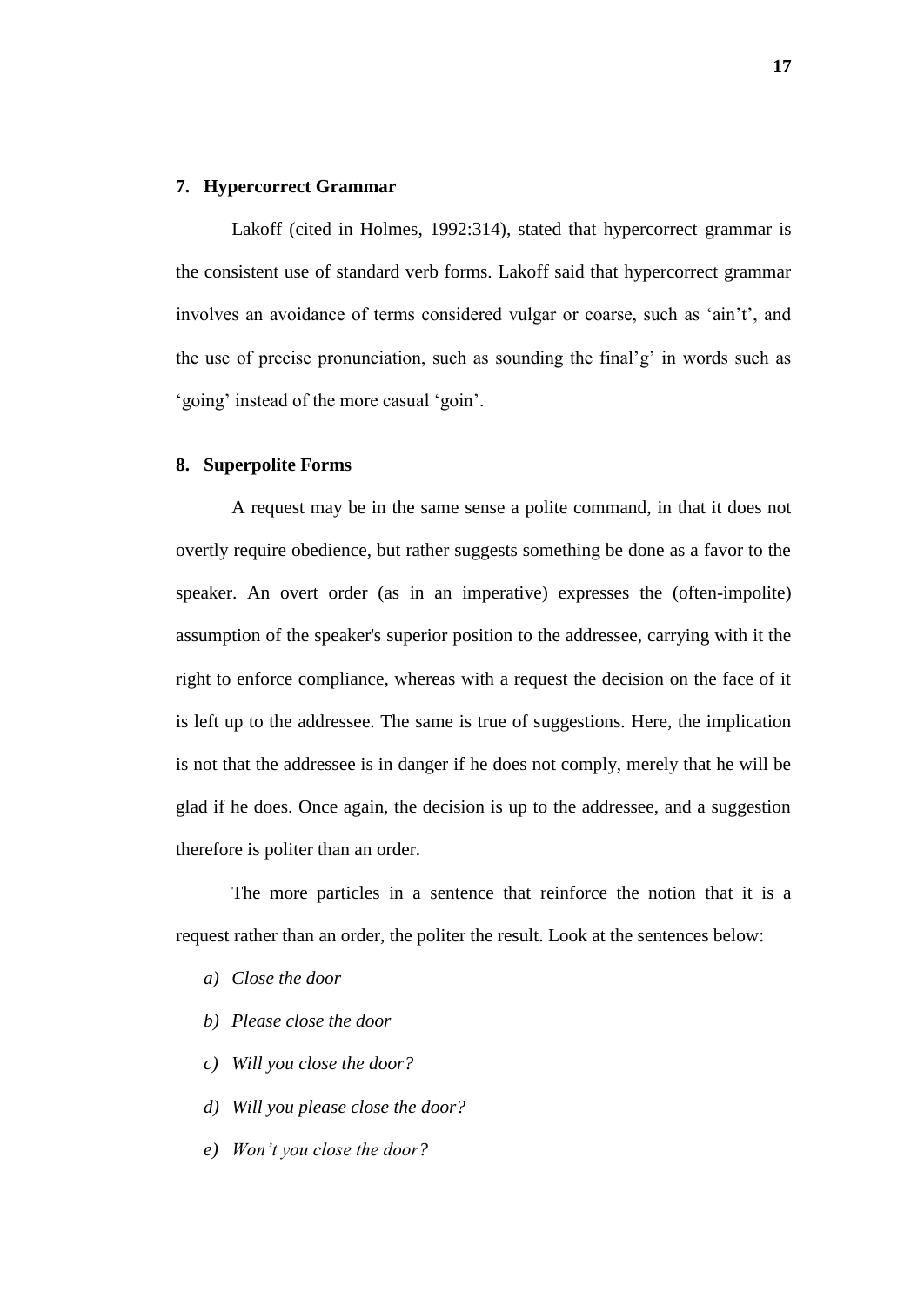A sentence like *won't you please close the door* would then count as a doubly compound request. A sentence like (c) is close in sense to 'Are you willing to close the door?' According to the normal rules of polite conversation, to agree that you are willing is to agree to do the thing asked of you. Hence this apparent inquiry functions as a request, leaving the decision up to the willingness of the addressee. Phrasing it as a positive question makes the (implicit) assumption that a 'yes' answer will be forthcoming. Sentence (d) is more polite than (b) or (c) because it combines them: Please indicating that to accede will be to do something for the speaker, and will you, as noted, suggesting that the addressee has the final decision. If the question is phrased with a negative, as in (e), the speaker seems to suggest the stronger likelihood of a negative response from the addressee. Since the assumption is then that the addressee is that much freer to refuse, (e) acts as a more polite request than (c) or (d): (c) and (d) put the burden of refusal on the addressee, as (e) does not.

The following phrases are kind of superpolite forms also:

- *Would you please…*
- *I"d really appreciate it if…*
- *Would you mind…*
- *…if you don"t mind…*

# **9. Avoidance of Strong Swear Words**

Lakoff (1973:50) found that the speech of women and that of men in the use of particles that grammarians often describe as 'meaningless'. There may be no referent for them, but they are far from meaningless: they define the social context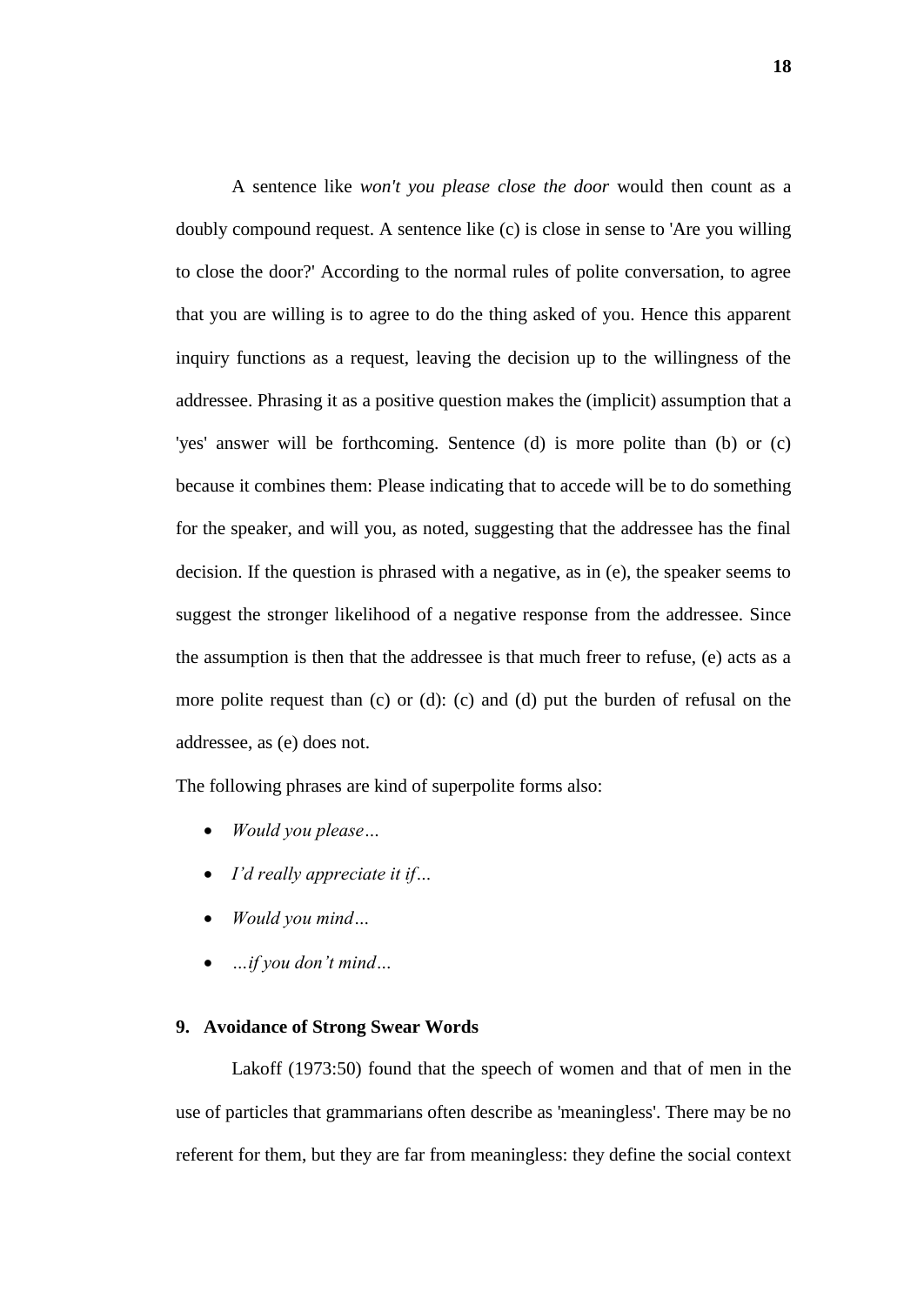of an utterance, indicate the relationship the speaker feels between himself and his addressee, between himself and what he is talking about. Consider to the following sentences:

- (a) *Oh dear, you've put the peanut butter in the refrigerator again.*
- (b) *Shit, you've put the peanut butter in the refrigerator again.*

It is safe to predict that people would classify the first sentence as part of 'women's language', the second as 'men's language. Women usually use softer forms such us 'Oh, Dear!' or 'Darn!', while the men use stronger ones such as 'Dammit!' or 'Shit!'. It is interesting, by the way, to note that men's language is increasingly being used by women, but women's language is not being adopted by men, apart from those who reject the American masculine image (e.g. homosexuals).

The language of the favored group, the group that holds the power, along with its non-linguistic behavior, is generally adopted by the other group, not viceversa. In any event, it is a truism to state that the 'stronger' expletives are reserved for men, and the 'weaker' ones for women. The difference between using 'shit', 'damn', or one of many others, as opposed to 'oh dear', or 'goodness', or 'oh fudge' lies in how forcefully one says how one feels. Perhaps, one might say, choice of particle is a function of how strongly one allows oneself to feel about something, so that the strength of an emotion conveyed in a sentence corresponds to the strength of the particle. In really serious situation, the use of 'women's particles' constitutes a joke, or at any rate is highly inappropriate. Below are the examples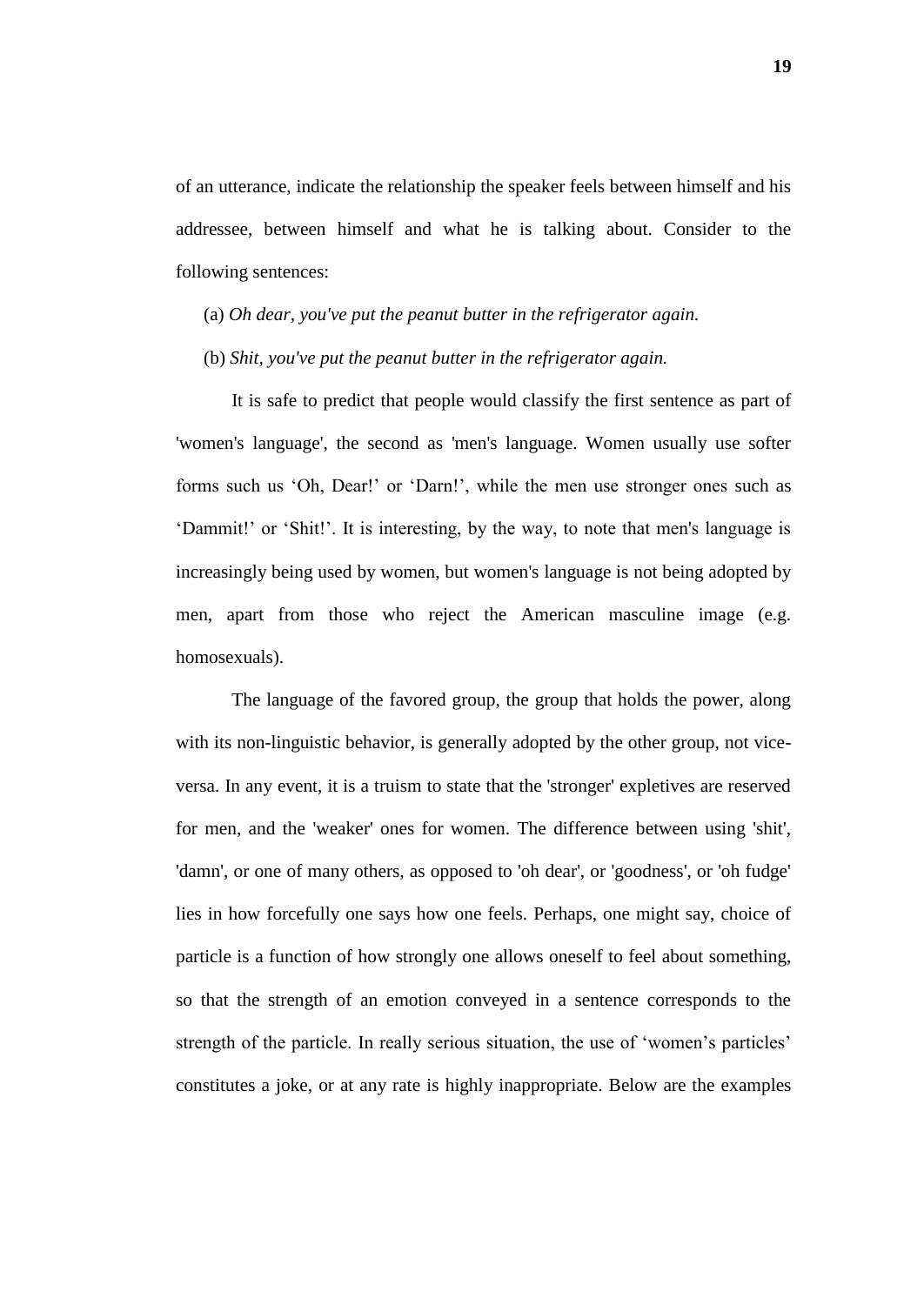of inappropriate in some sense, either because it is syntactically deviant or used in the wrong social context:

- (a) \*Oh fudge, my hair is on fire.
- (b) \*Dear me, did he kidnap the baby?

Lakoff (1973:50-51), stated that as children, women are encouraged to be 'little ladies'. Little ladies do not scream as vociferously as little boys, are chastised more severely for throwing tantrums or showing temper: 'high spirits' are expected and therefore tolerated in little boys; docility and resignation are the corresponding traits expected of little girls.

Ability to use strong particles like 'shit' and 'hell' is, of course, only incidental to the inequity that exists rather than its cause. But once again, apparently accidental linguistic usage suggests that women are denied equality partially for linguistic reasons, and that an examination of language points up precisely an area in which inequity exists. Further, if someone is allowed to show emotions, and consequently does, others may well be able to view him as a real individual in his own right, as they could not if he never showed emotion. The behavior a woman learns as 'correct' prevents her from being taken seriously as an individual, and further is considered 'correct' and necessary for a woman precisely because society does not consider her seriously as an individual.

#### **10. Emphatic Stress**

Women tend to use words which are used to emphasize the utterance or strengthen the meaning of an utterance. For example:

*It was a brilliant performance*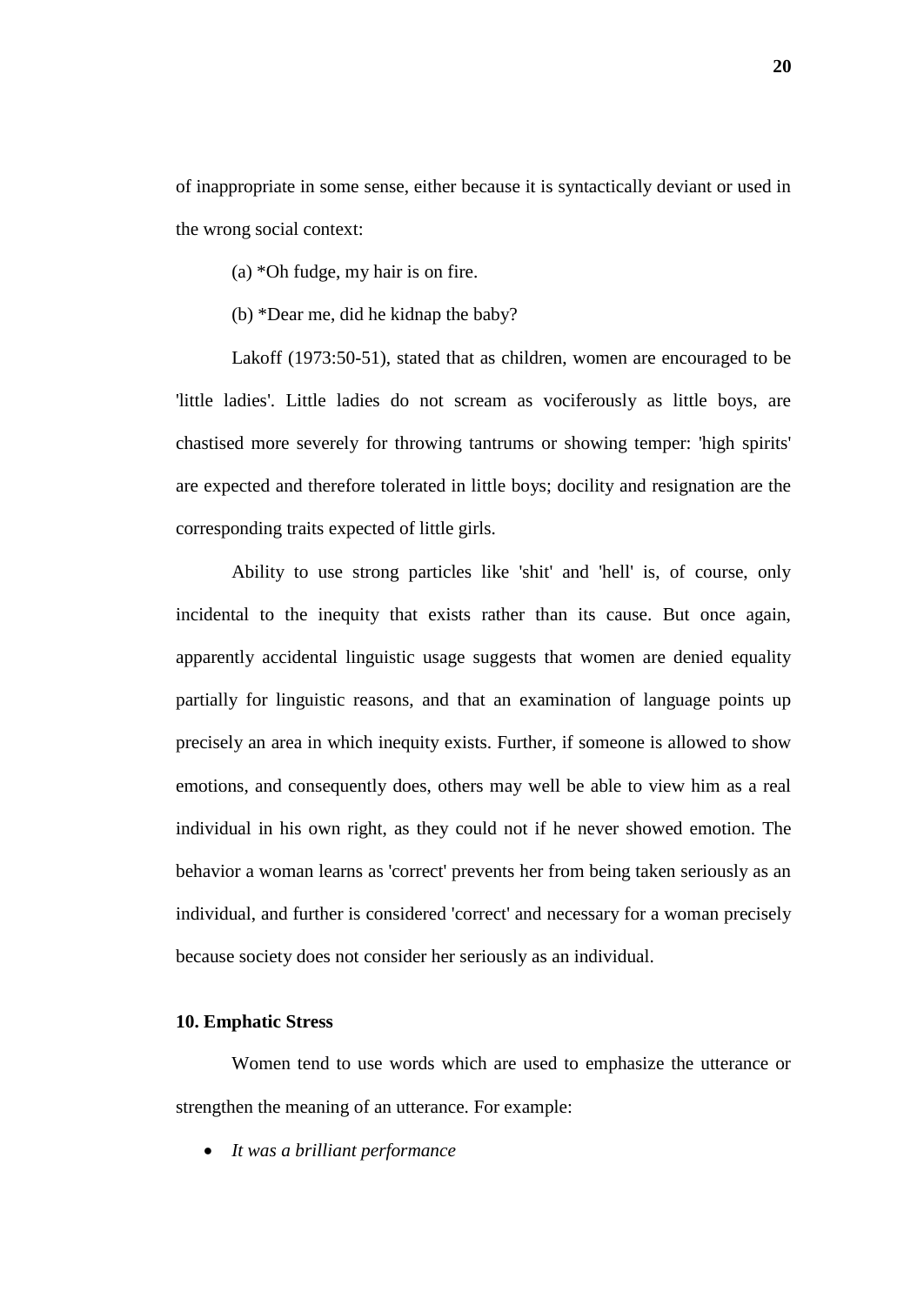The word *brilliant* is one of the examples of an emphatic stress. This word can be used to strengthen the meaning of the utterance.

As cited in Holmes (1992:316), the internal coherence of the linguistic featured Lakoff identified can be illustrated by dividing them into two groups. First, there are linguistic devices which may be used for hedging or reducing the force of an utterance. Secondly, there are features which may boost or intensify a proposition's force. Features which may serve as hedging devices are lexical hedges, tag questions, question intonation, superpolite forms, and euphemisms, while boosting devices are intensifiers and emphatic stress.

Lakoff (cited in Holmes, 1992:316), claimed both kinds of modifiers were evidence of an unconfident speaker. Hedging devices explicitly signal lack of confidence, while boosting devices reflect the speaker's anticipation that the addressee may remain unconvinced and therefore supply extra reassurance. So, she claimed women use hedging devices to express uncertainly, and they use intensifying devices to persuade their addressee to take them seriously. Women boost the force of their utterances because they think that otherwise they will not be heard or paid attention to. So, according to Lakoff, both hedges and boosters reflect women's lack of confidence.

# **1.2 Related Studies**

Studies on women's language have been done by several researchers. First researcher is Farida Mas Huriyatul Mu'minin (2010) from State Islamic University of Maulana Malik Ibrahim Malang. She analyzed about women's language used by the main character of *"Thirteen"* movie. She found that there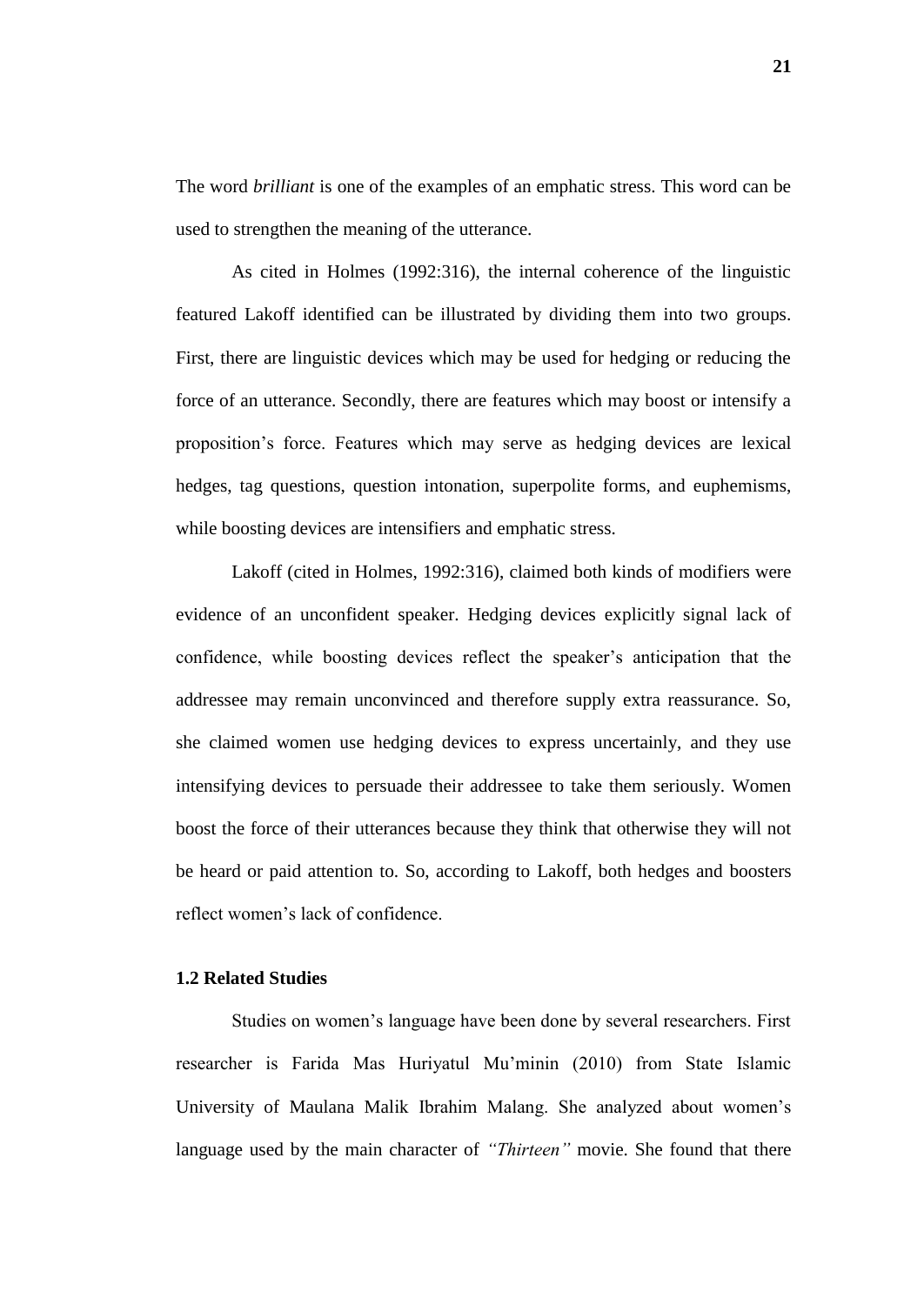are seven types of women's linguistic features occur in the dialogues, they are lexical emphatic stress, intensifiers, empty adjective, tag question, super polite form, lexical hedges, and rising intonation. She also found that women's language that used by the main character is affected by the social and education background. She used Lakoff's and Holmes' theory to answer her research problem.

Second researcher is Futika Permatasari (2010) from State Islamic University of Maulana Malik Ibrahim Malang. She analyzed about women's speech features used by the characters of "*Sex and The City"* movie. She used Lakoff's theory to find her research problem. The finding of her research showed that the characters of "*Sex and the City"* movie used women's speech features which reflect uncertainty and lack of confidence. There were only eight types of women's speech features used in the dialogues, such as lexical hedges or fillers, tag question, rising intonation on declaratives, empty adjectives, intensifiers, superpolite forms, avoidance of strong swear words, and emphatic stress. Two kinds of features which were not used by the characters were specialized vocabularies and hypercorrect grammar.

Third researcher is Nuri Februariani (2008) from State University of Surabaya. Her research title is *A Study on Women Speech Style in "Desperate Housewives" TV series*. She used Lakoff, Coates and Tannen's theory in her research. She found five types of women's speech style in *"Desperate Housewives"* TV series that are lexical hedges or filers, questions tag, intensifiers, superpolite form, and empty adjectives while the conversational strategies were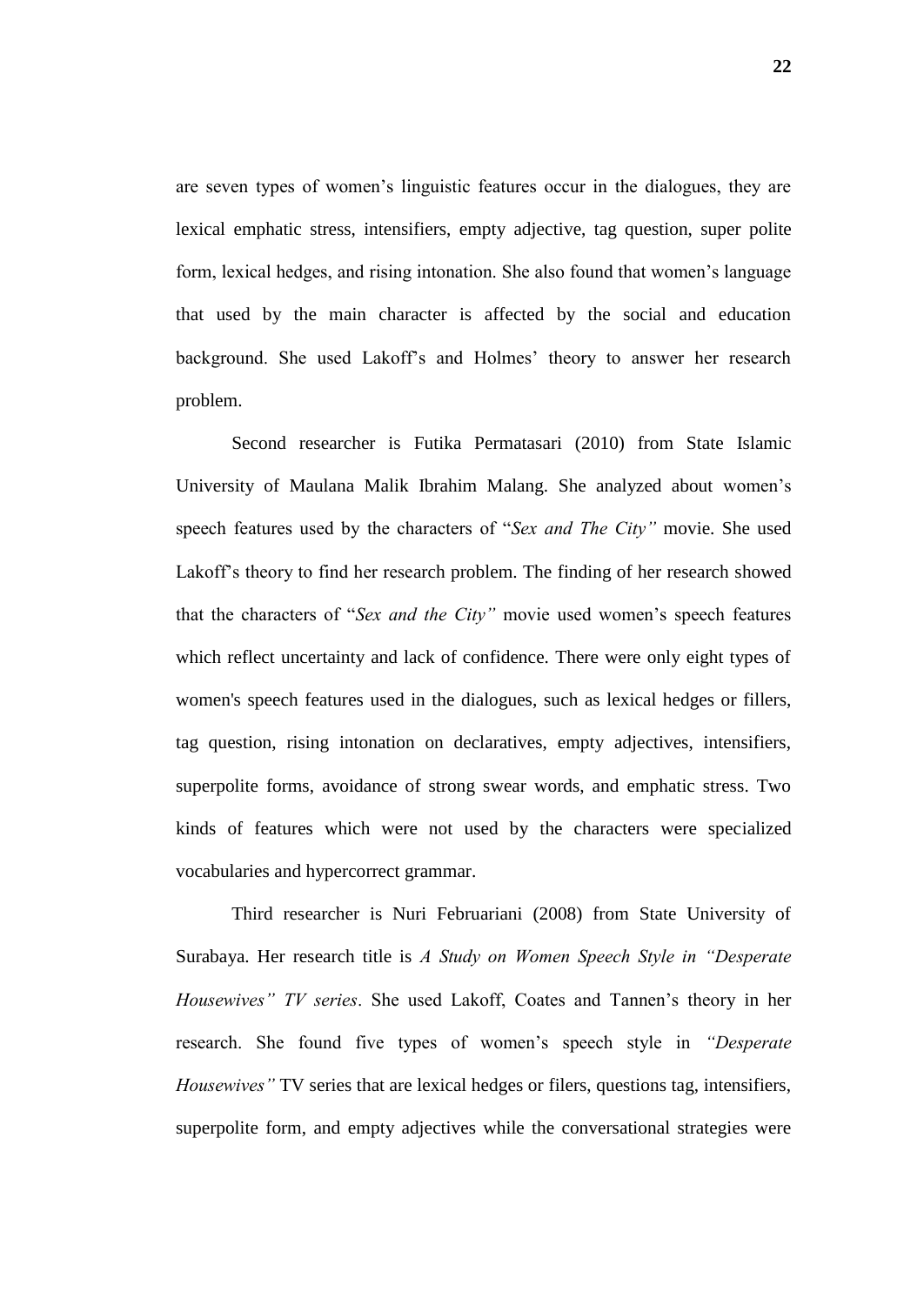interruption, overlapping, minimal response, and silence. The women's speech features and the conversational strategies that mostly used in *"Desperate Housewives"* TV series were lexical hedges or filler and interruption. They used these speech styles for different reason. Lexical hedges or fillers were used since they feel lack confidence or uncertain with their statement. Intensifier was used by them to give intensity in their utterances, so their hearer will take them seriously. The tag question was used to show their lack of confidence in her statement. Superpolite forms are often used by women to give a positive impression to the hearer. The last was empty adjective used to express the admiration about what they see.

Last researcher is Khoirul Umami Mazidah (2009) from State University of Surabaya. She analyzed about women's speech features used by character Margaret in '*The Iron Lady"* movie. She used Lakoff's theory. She found nine types of women's speech feature that used by Margaret, that are lexical hedges or fillers, tag question, rising intonation on declaratives, empty adjectives, intensifier, hypercorrect grammar, superpolite forms, avoidance of strong swear words, and emphatic stress. She did not find specialized vocabularies (precise colors item) in her research. Margaret still has feminity side as women in Commo as The Iron Lady and Woman Prime Minister. It found based on her utterances that she uses her sentences correctly and will not damage her reputation as a woman and A Prime Minister.

The present study is different from the previous study. This research analyzed about women's speech features used by the main characters in "*The*